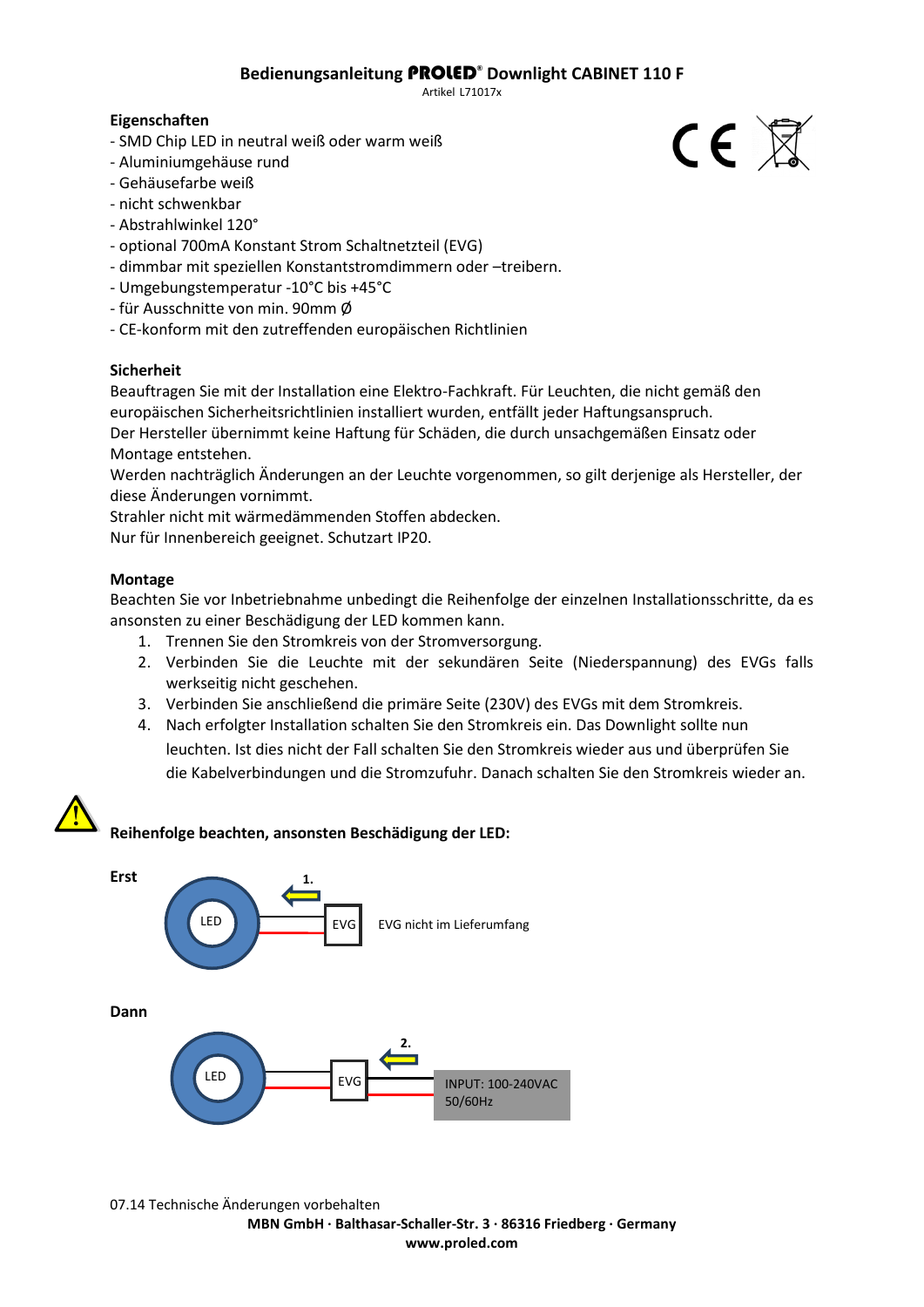Artikel L71017x

# **Einbauanweisung**

1. Erstellen Sie den erforderlichen Ausschnitt für die Leuchte und prüfen, ob benötigter Einbauraum vorhanden ist



2. Leuchte nur beim ausgeschaltetem Treiber anklemmen.



3. Leuchte, wie dargestellt, in die Decke einsetzen



4. Leuchte gleichmäßig im Ausschnitt ausrichten.

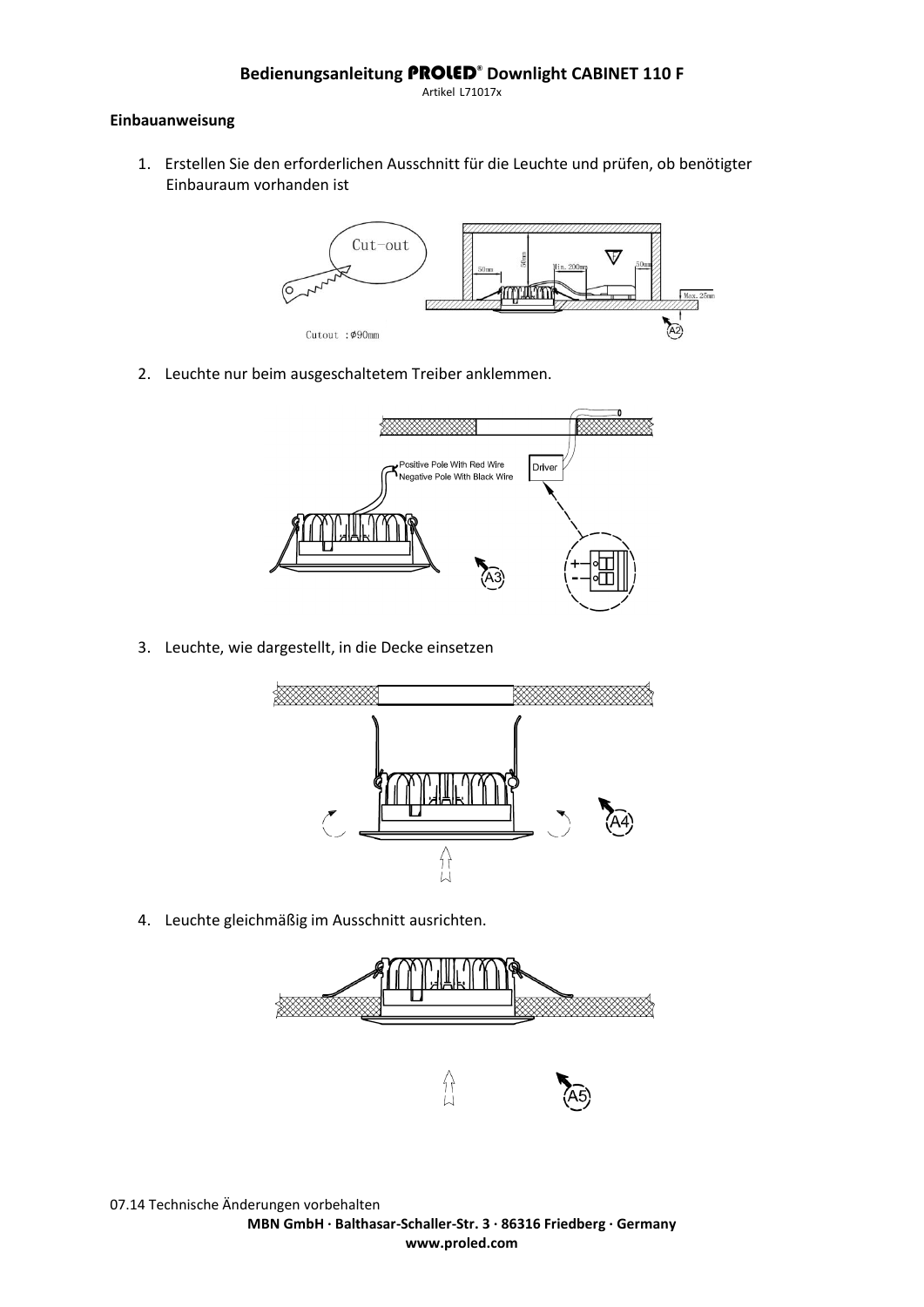### **Manual** PROLED® **Downlight CABINET 110 F**

item L71017x

# **Characteristics**

- SMD Chip LED in neutral white or warm white
- Aluminium housing round
- Housing colour white
- not swiveling
- Beam angel 120°
- optional 700mA constant current switching power supply (driver)
- dimmable with special constant current dimmer or driver
- Operating temperature range -10°C till +45°C
- for cutouts of min. 90mm Ø
- CE compliant with applicable European directives

# **Saftey indices**

Be sure to have a qualified electrician complete installation.

The customer is not entitled to claim for any lights installed without observing European safety directives.

The manufacturer is then discharged from liability when damage is caused by improper use or installation.

If any luminaire is subsequently modified, the persons responsible for the modification shall be considered as manufacturer.

Do not cover lamps with heat-insulating materials.

For indoor use only. Protection class IP20.

# **Installation**

Please follow the sequence of installation step by step. Non-observance can lead to damage of LED.

- 1. Disconnect the electric circuit.
- 2. Connect the luminaire to the secondary side (low voltage) of the driver, if not already factory made.
- 3. Afterwards connect the primary side (230V) of the driver to the electric circuit.
- 4. Connect the electric circuit. The luminaire should now light. Should this be not the case, disconnect again the electrical installation and check all connections and the current entry.
- 5. Afterwards connect again the electrical installation.